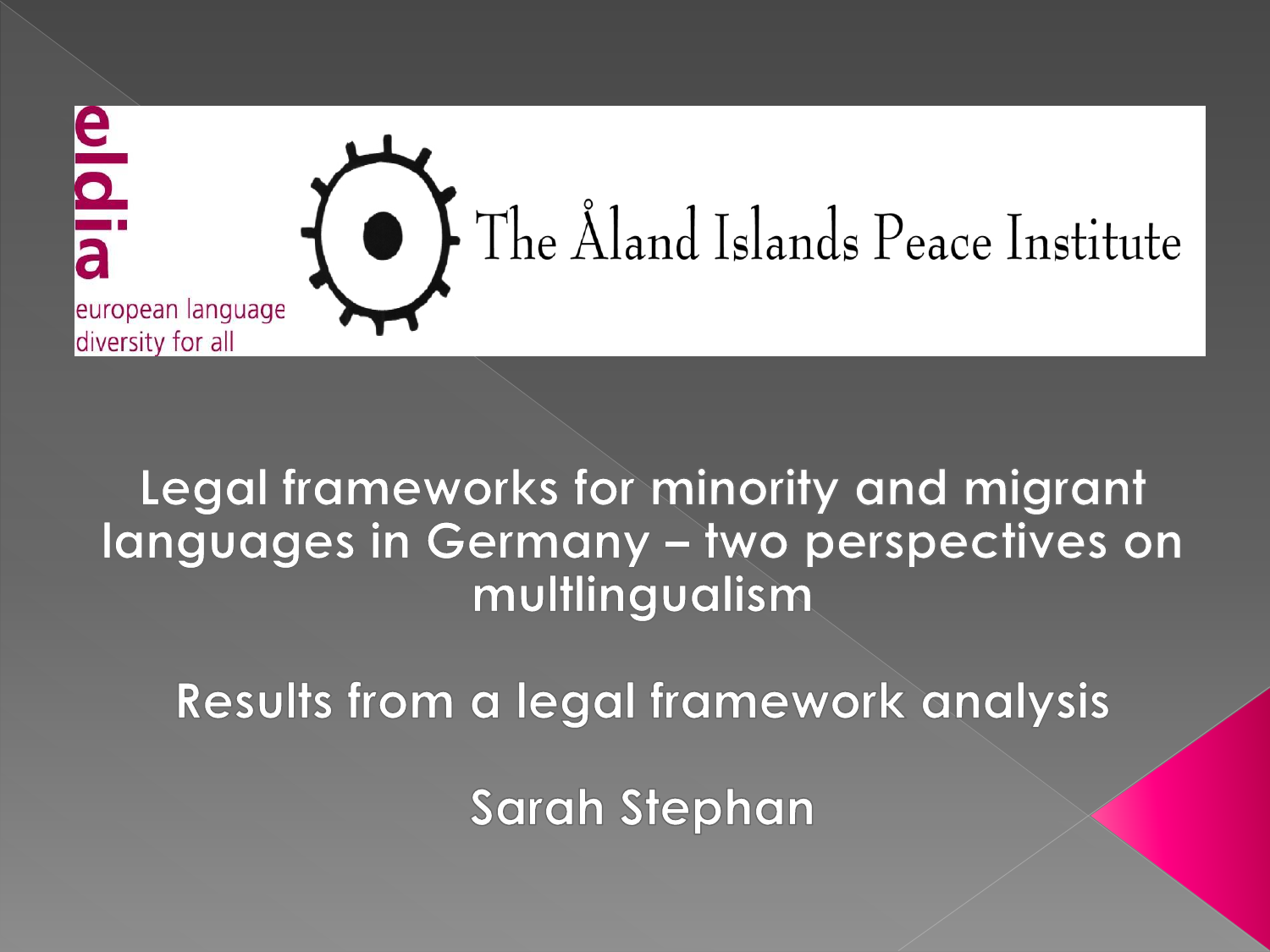## **Background to ELDIA legal** framework analyses

a) Overall legislative and institutional framework b) Language and minority policies in practice c) Legal actors

Quality of the legal framework in terms of

availability, accessibility, acceptability, adaptability, coherence, stability aand **efficiency**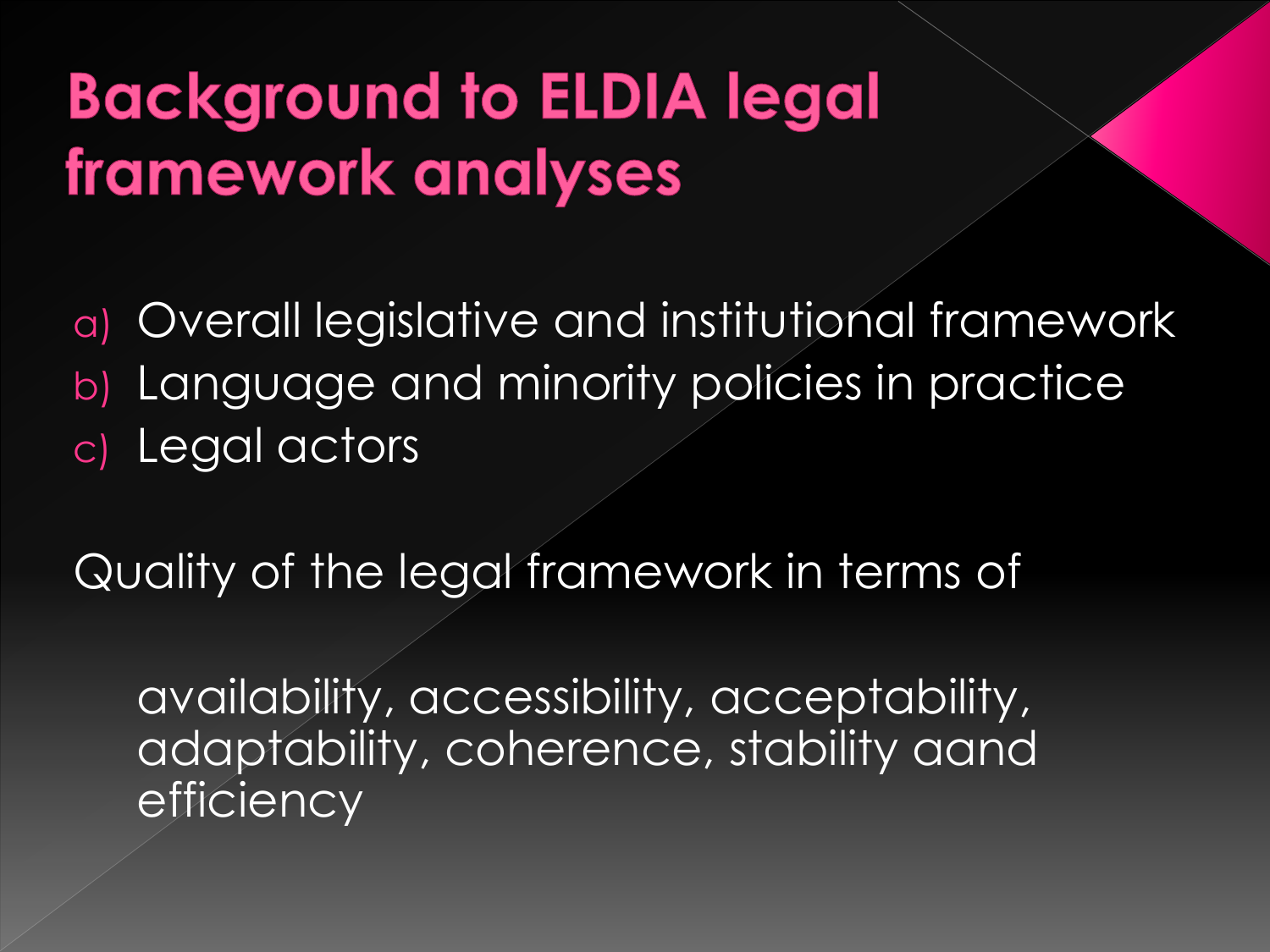**Overall framework(s)** 

protection

### Languages spoken by autochthonous minorities

 Danish, Upper and Lower Sorbian. Romany, West and Saterland Frisian (, Low German)

Integrati

 Languages spoken by "new minorities" migrants and their descendents

i.a. Estonian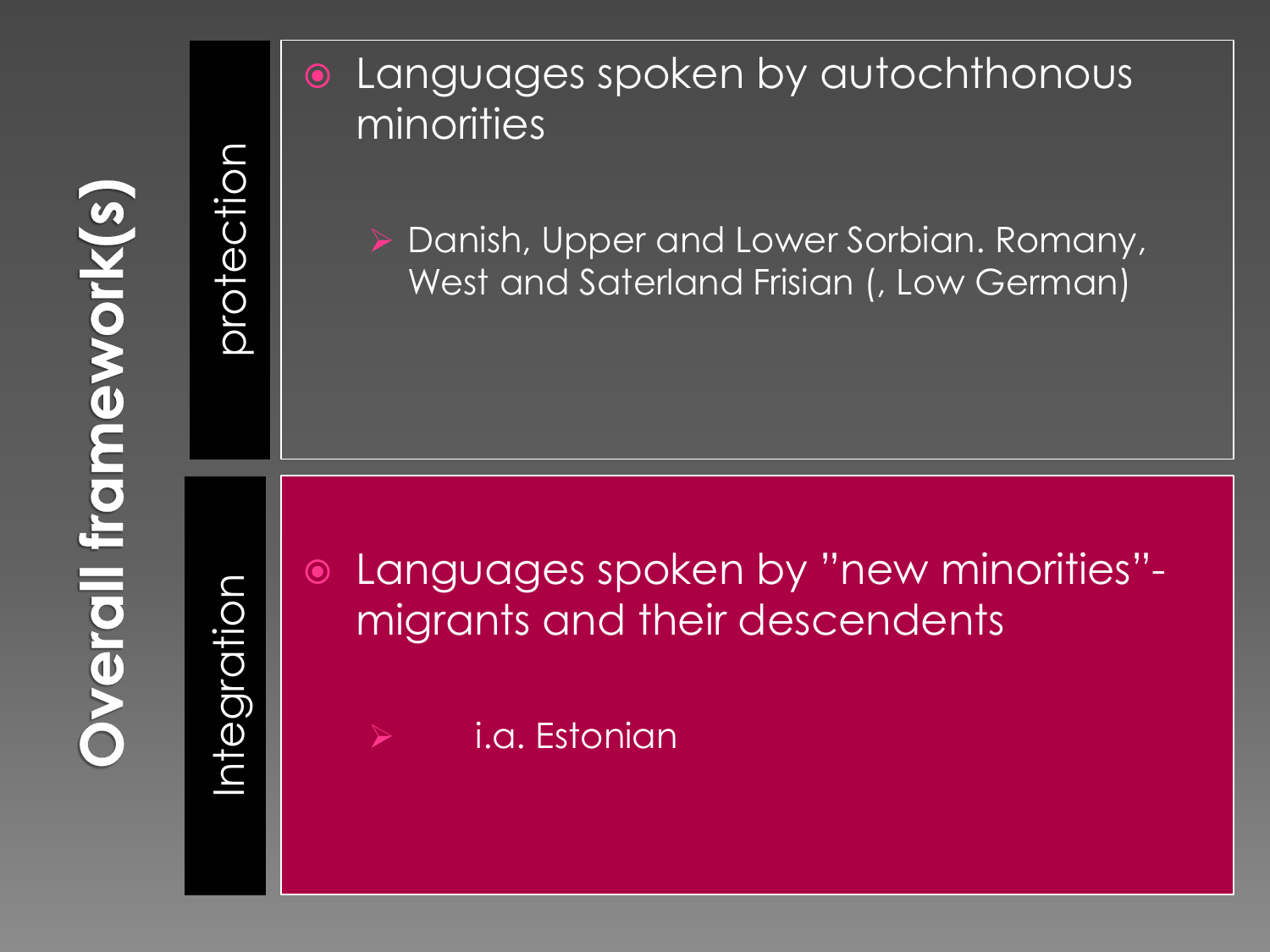integration

protection

- Languages spoken by autochthonous minorities Explicit references inLänder constitutions of Brandenburg, Mecklenburg-Vorpommern, Saxony-Anhalt, Saxony and Schleswig-Holstein Länder legislation decisive, i.a. School Acts Legal recognition of personal mulilingualism and sociatal language diversity (territorial) Languages spoken by "new minorities" Legal regulation of integration process, language learning prescribed by law, immigration and Citizenship legislation Education legislation on Länder level
	- Limited legal recognition of personal multilinigualism, language diversity among policy goals but has not yet resulted in legal **entitlements**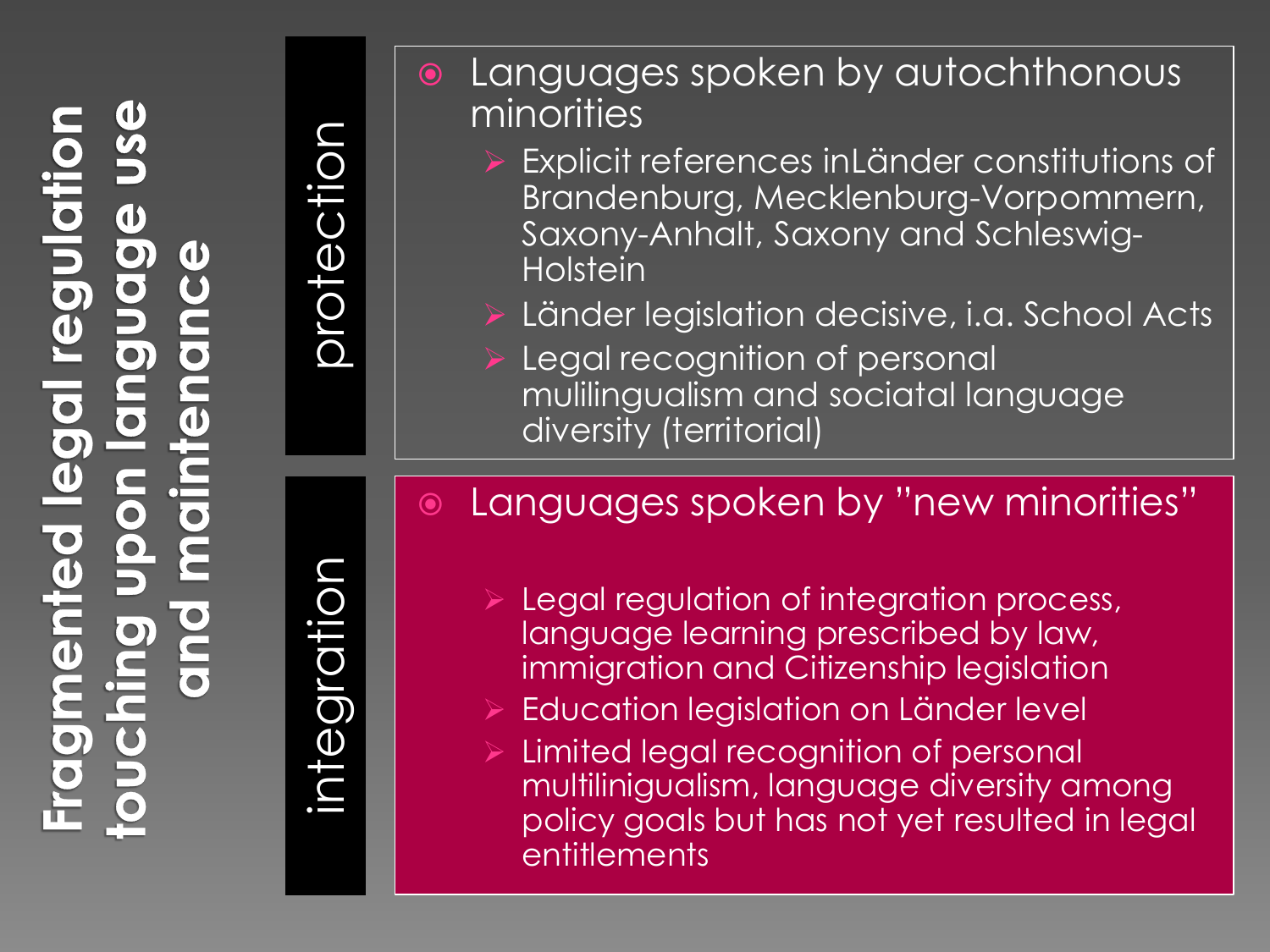## **Policy background**

• **National Integration Plan 2007**

*"Integration through education"* 

#### **One-dimensional approach:**

**Individual multilingualism recognized but not lifted into the public sphere, the education system is to assist in the acquisition of the German language** 

**Integration courses as core integration measure for adults (acquisition of sufficient knowledge of German= B1 CEFR)**

 **Immigration and citizenship legislation translate the integration policy into enforceable law by creating the legal obligations of (certain) migrants to learn German and the obligation of the state to create the necessary environment**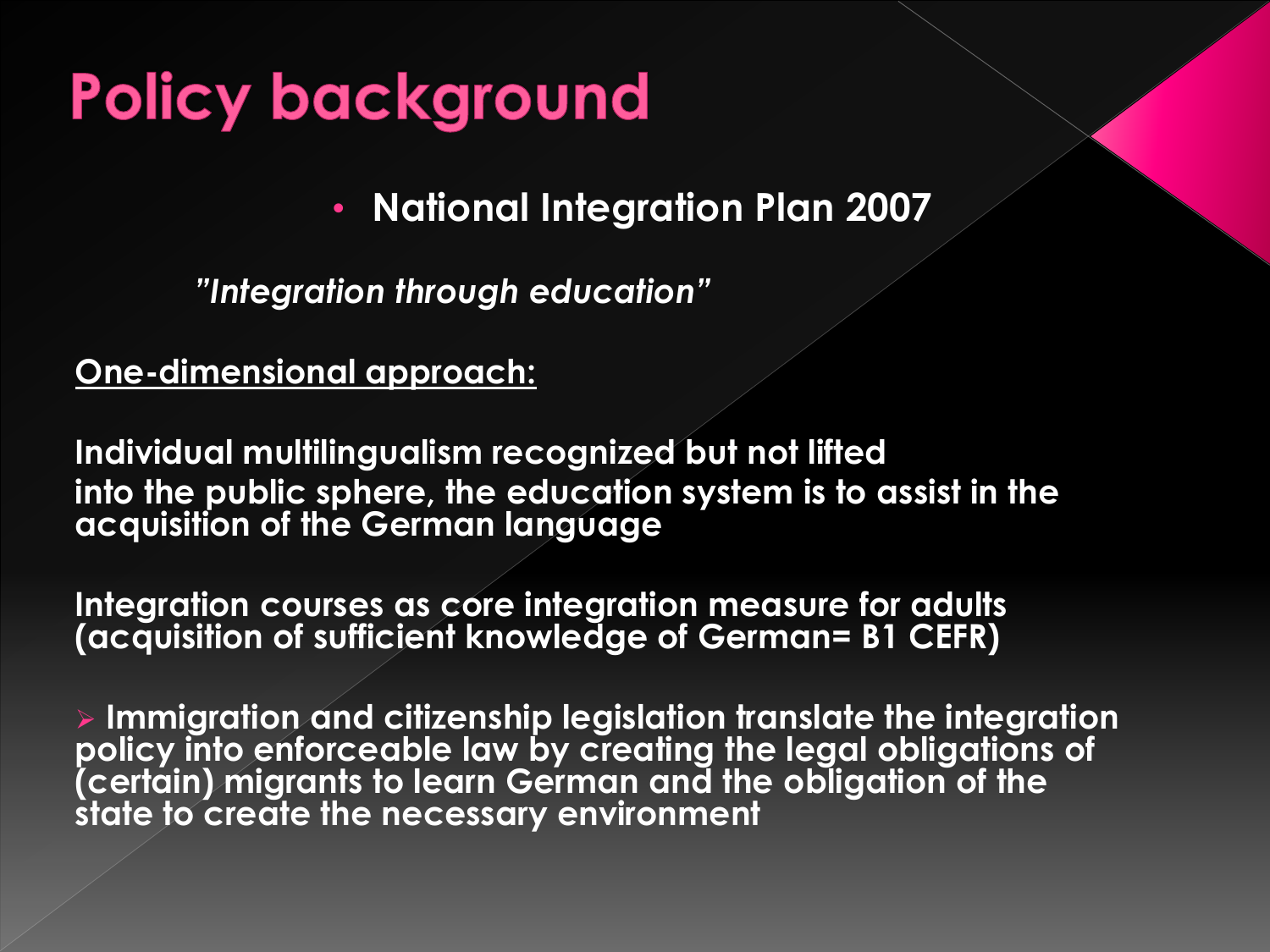**Federal Integration Programme 2010**

**Towards a more multi-dimensional approach** 

**Sub-chapter on "Competences for the globalized world: support and use of multilingualism"** 

**Multilingualism presented as a resource, bilingual literacy desirable**

**multilingualism moved into the public sphere**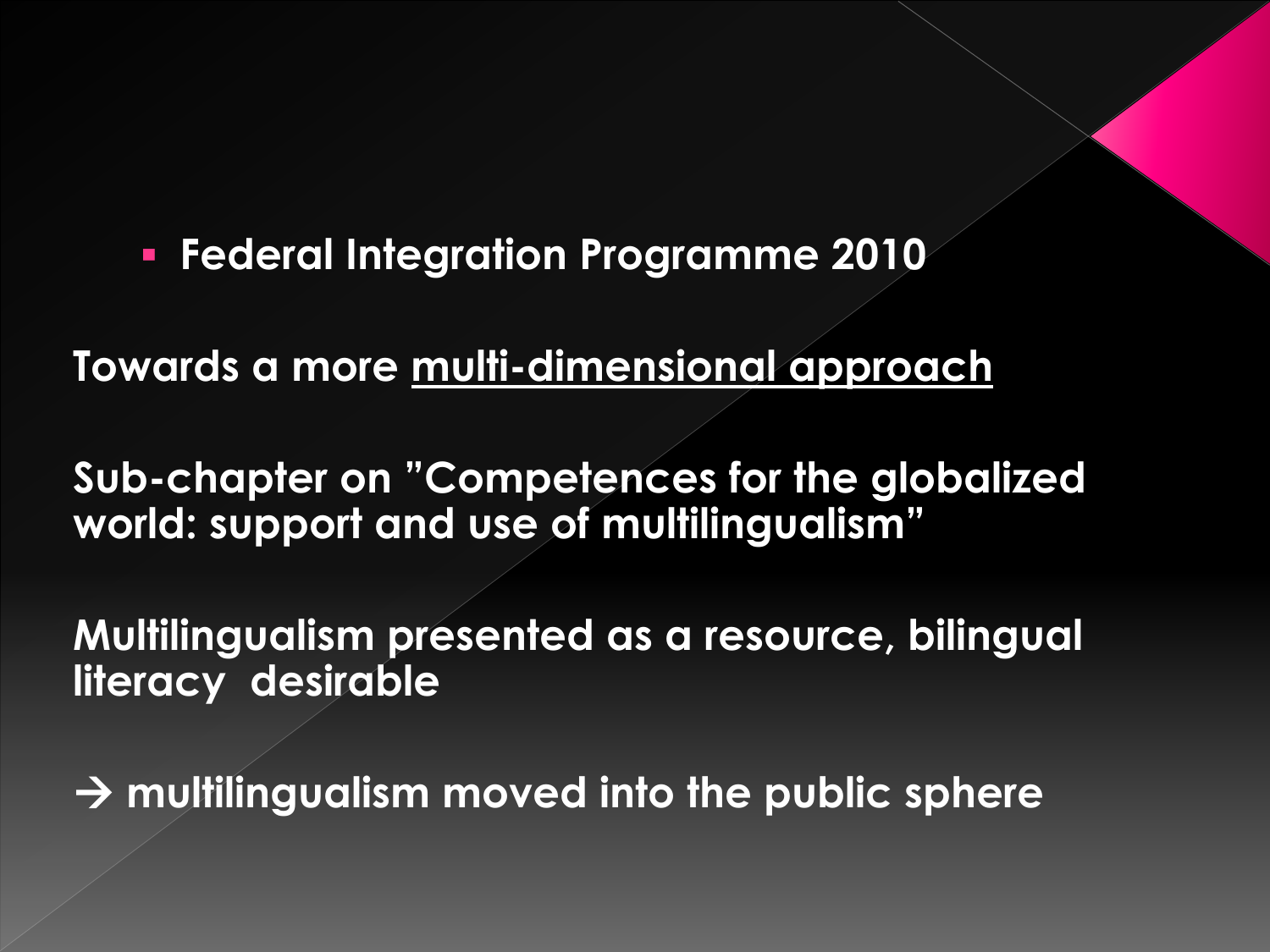# In practice

• **Länder try to respond to factual language diversity of their student populations and foster multilingualism through mother tongue education and bilingual curricula but little resources, no legally enforceable rights**

• **General Equal Treatment act does not inculde language as a ground for discrimination however, complaints often concern language (interpreted as discrimination based on ethnic origin)**

•**migrant representation on supervisory boards for public (and private broadcasting), little or no impact on language use in the media,"ethno media" marginal as compared to multilingual consumers**

• **Migrant councils on municipal level**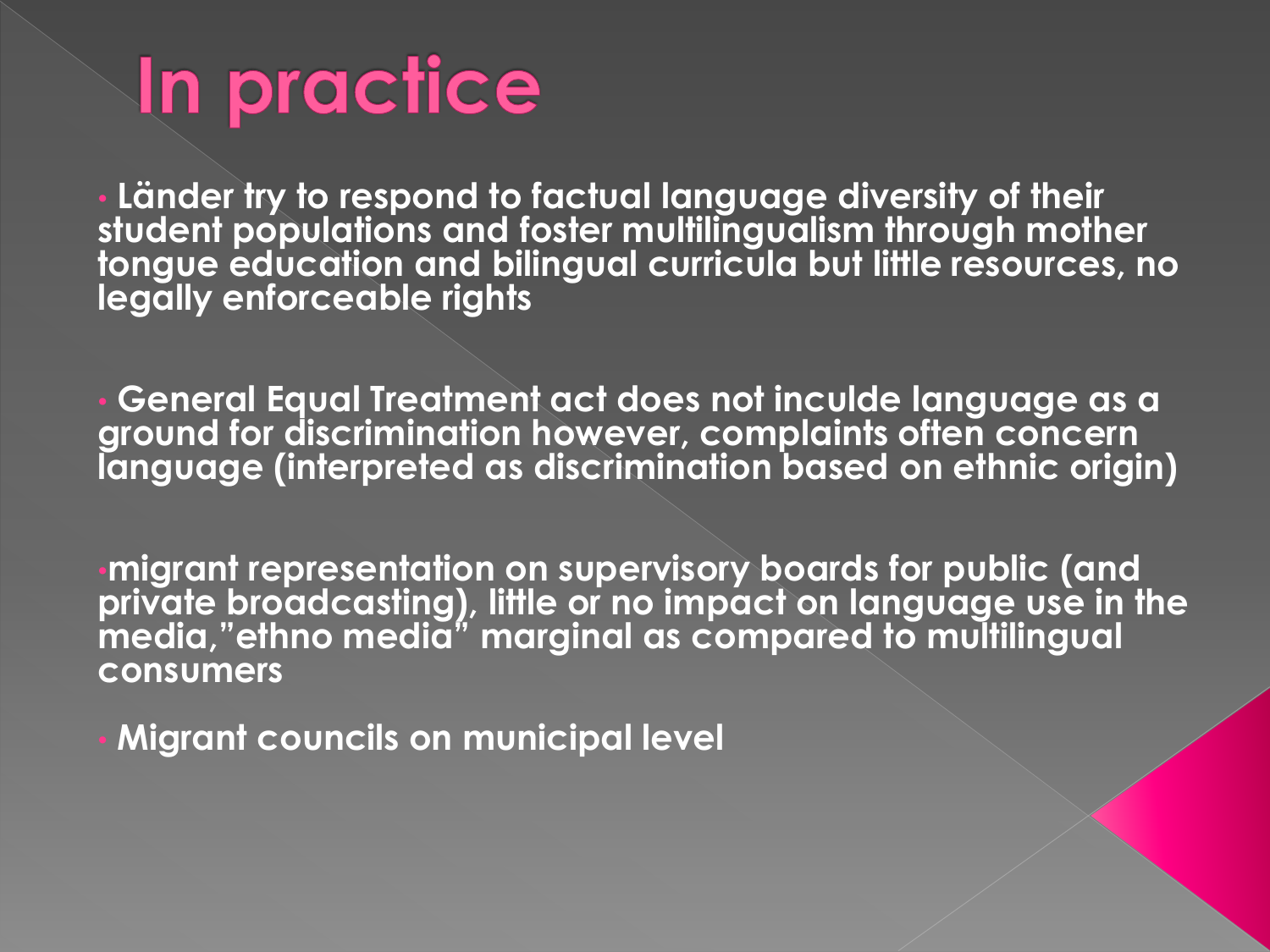• **Research suggests need for multilingual staff in public services, especially health care (information requiremnts stemming from medical law) and geriatric care**

•**Debate on perceived deficient command of German within migrt population overshadows debate on multilingualism and language diversity**

•**Recurring debate on whether German should be set as the official state language – stting a sign?**